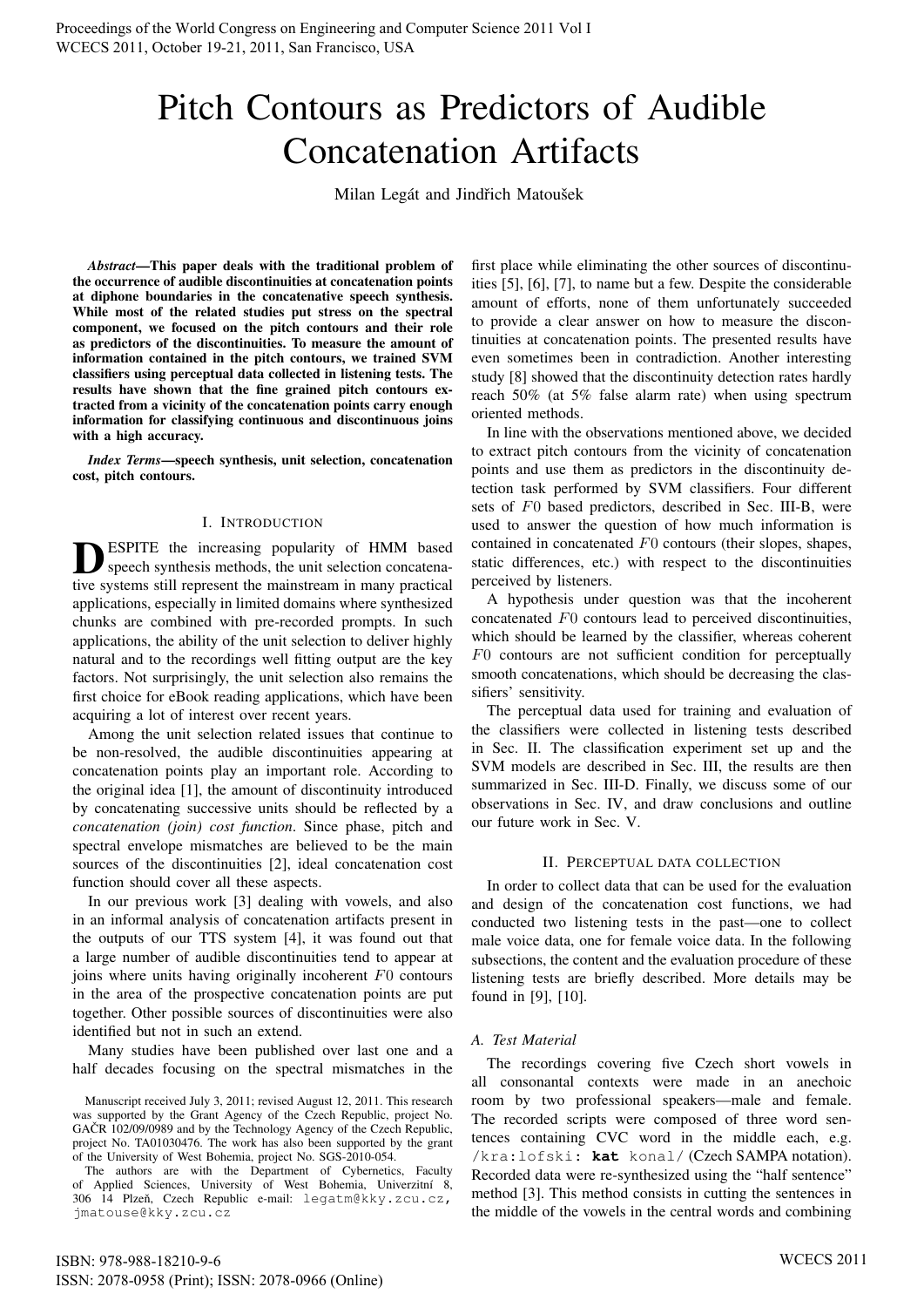the left and right parts, which results in a large set of sentences containing only one concatenation point in the middle of the central CVC word each and covering the vowels in all possible consonantal contexts. Note that the concatenations were done pitch synchronously to avoid phase mismatches, but no smoothing algorithm was applied.

Since the whole set of synthesized sentences is too large to be entirely used as listening test stimuli, and we did not want to make a random selection, different concatenation cost functions were applied to collect a limited set of sentences, which were then included to the listening tests stimuli.

The motivation for using different concatenation cost functions was to gain control, albeit limited (due to unreliability of the the traditional concatenation cost functions), over the listening test results without having any a priori knowledge about the distribution of audible discontinuities in the synthesized data. The selection was done with the expectation to obtain from listeners slightly larger number of discontinuous ratings.

The total number of sentences presented to the listeners in each listening test was 1310, including some natural and revision sentences.

## *B. Subjects*

The subjects were university students, all native speakers of Czech. A few listeners stated that they had some background in phonetics. There were 29 subjects who finished the first listening test (male voice) and 27 subjects in the second one (female voice). Approximately half of the subjects were the same across the two tests. All subjects were paid upon completion of the tests.

# *C. Procedure*

The task of the listeners was to assess the concatenations on both the five-point scale (*no join at all*, *unnatural but not disturbing*, *slightly perceived join*, *highly perceived join*, and *highly disturbing join*), and the binary scale (*perceived join* or *not perceived join*). To make the task easier, natural versions of the middle words containing the concatenation points were played to the listeners prior to the synthesized sentences. Note that in the classification experiment presented in this paper only the binary scale ratings were used.

Both listening tests were conducted using a web interface allowing the listeners to work from home. It was, however, stressed in the test instructions that the tests shall be done in the silent environment and using headphones. To gain more control over the listeners, we have not only analyzed logs from our test server but also included some control mechanisms into the tests themselves [9]. To help the listeners calibrate for the more fine grained scale, a preparation phase was included containing various examples of audible discontinuities. It was allowed to listen to the calibration sentences at any time during the listening test. There were no restrictions on how many times the listeners played each sentence before assessing it. which was to produce the majority in the majority and the majority in the majority and point of the majority and the majority and the majority and the majority and the majority and the majority and the majority and the li

## *D. Listening Test Evaluation and Results*

In order to identify listeners who did not show good



Fig. 1. The "facts" collected in the listening tests sorted by vowels—the left bar in each pair represents the male voice results.

TABLE I AGREEMENTS SCORES (1) OF THE THREE LEAST AGREEING LISTENERS PARTICIPATING IN THE LISTENING TESTS.

|       | Male | Female |
|-------|------|--------|
| List1 | 0.84 | 0.82   |
| List2 | 0.87 | 0.83   |
| List3 | 0.88 | 0.84   |

listeners' ratings has been performed [9]. We ranked the participants according to the scores obtained by the analysis, and 9 and 6 participants were excluded from the male and female voice listening tests, respectively. The ratings of these listeners were not used to create a set of "facts" and to calculate agreement scores as described below.

As the next step, we have collected two sets of "facts", i.e. sentences that were assessed by more than 80% of the listeners in the same way on the binary scale, either as containing an audible join or being natural. The set of "facts" can be formally described as:

$$
\text{sent}_i \in \text{FACTS} \quad \Leftrightarrow \quad \frac{\text{N}_i^+}{\text{N}_i} \ge 0.8 \ \lor \ \frac{\text{N}_i^-}{\text{N}_i} \ge 0.8,
$$

where  $\text{sent}_i$  is the *i*-th sentence of the test stimuli, FACTS stands for the set of "facts",  $N_i^+$ ,  $N_i^-$  are the numbers of continuous (i.e. *not perceived join*) and discontinuous (i.e. *perceived join*) ratings given to the *i*-th sentence, respectively, and  $N_i$  is a total number of ratings given to the *i*-th sentence.

The total numbers of the collected "facts" were 494 for the male voice and 887 for the female voice. Fig. 1 shows the distributions of the "facts" for each vowel and both speakers.

The next step was to calculate an agreement score of each listener using the following formula:

$$
AGR\_SCORE_i = \frac{NUM\_AGR_i}{FACT\_COUNT}, \tag{1}
$$

where  $\text{AGR\_SCORE}_i$  is the agreement score of the *i*-th listener, NUM\_AGR<sub>i</sub> is a number of ratings of the *i*-th listener in agreement with the "fact" rating and FACT COUNT is the number of the collected "facts".

The agreement scores (1) of the three least agreeing listeners for each voice, which may serve as a reference for the evaluation of the classifiers' performance, are summarized in Tab. I. The score of the least agreeing listener in each test is also depicted in Fig. 3.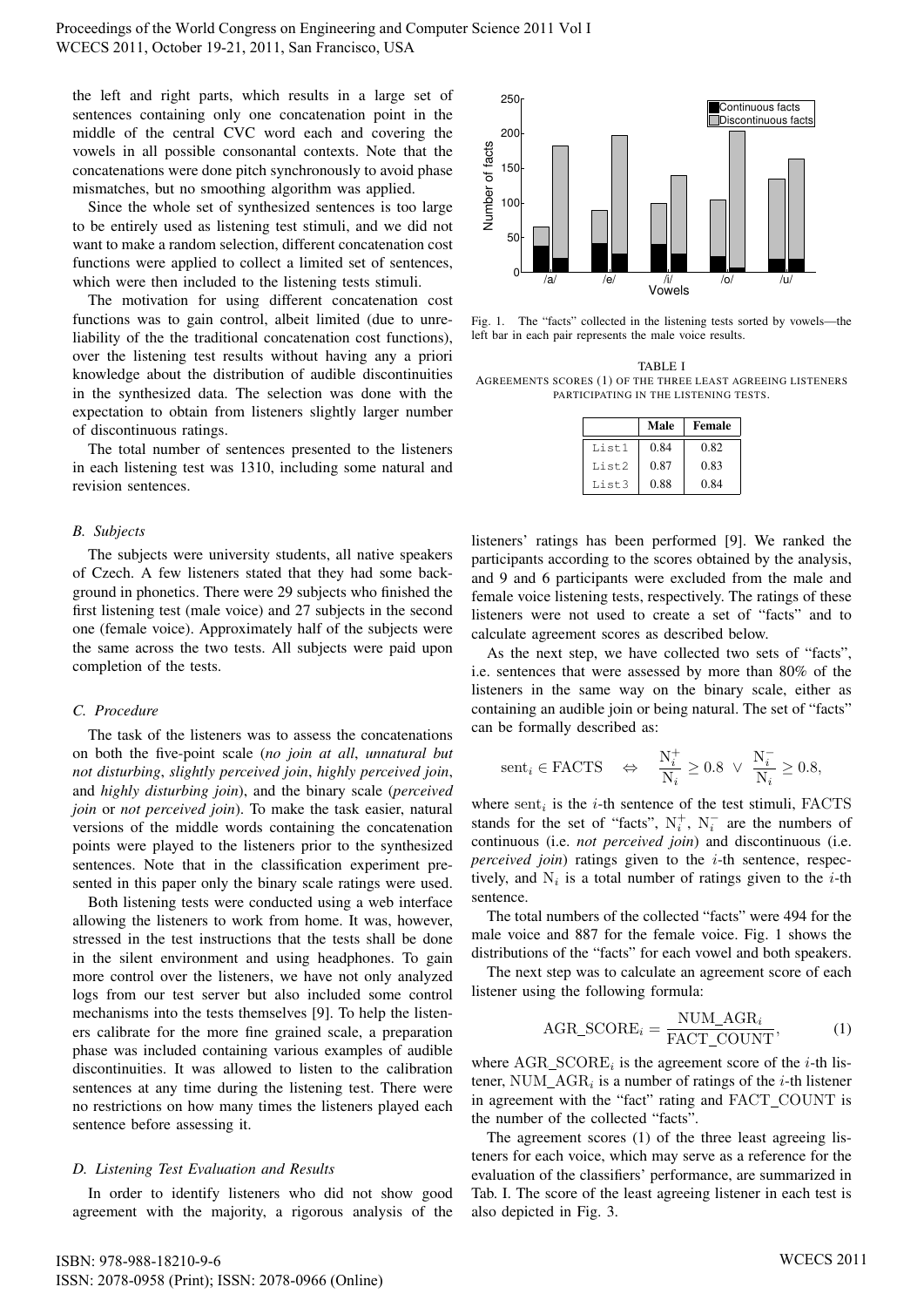

Fig. 2. Annotation scheme used for labeling the F0 contours. As an example, let  $[L_{-4} \ldots L_4]$  be the F0 contour extracted from the central part of the vowel  $a/d$  in the word  $\lambda$  Sak/ and  $[P_{-4} \dots P_4]$  the contour of  $\lambda/d$  in the word /mas/. Then, the sequence  $[L_{-4} \ldots L_{-1}, P_1 \ldots P_4]$  represents the central part of the concatenated  $F0$  contour of the word created as  $/t$ \_Sa-as/ (in Czech SAMPA notation).

#### III. CLASSIFICATION EXPERIMENT

#### *A. Motivation*

As already mentioned in Sec. I, the experiment presented in this paper was aimed at answering the question of how much information is contained in pitch contours with respect to the discontinuities perceived by the listeners. The task was formulated as a binary classification problem using the pitch contours extracted from the vicinity of concatenation points and/or their parametrization as predictors.

The SVMs were chosen as the classification model due to their proven feasibility for different classification tasks, and the availability of the training framework.

#### *B. Collection of Predictors*

*1) Sets of Predictors:* Since the continuous "facts" collected in the listening tests were in some sets rather underrepresented compared to the discontinuous "facts" (see Fig. 1), we decided to include some natural sentences in order to make the experimental data better balanced.

As a preparation for collecting the sets of predictors, the recorded sentences were pitch marked using the robust multi-phase pitch marking algorithm [11]. Since no pitch smoothing method was applied during synthesis, the pitch marks remained preserved in the synthesized sentences. The F0 contours were then calculated, and the following sets of predictors were created:

- Reg:  $[M_{-1}, M_1, K_L, K_R]$
- SReg:  $[\hat{K}_L, \hat{Q}_L, \hat{K}_R, \hat{Q}_R]$ ,
- Syn :  $[L_{-4} \ldots L_{-1}, P_1 \ldots P_4]$
- Nat :  $[L_{-4} \ldots L_{-1}, L_1 \ldots L_4, P_{-4} \ldots P_{-1}, P_1 \ldots P_4],$

where  $L_i$  and  $P_i$  represent i–th point of natural  $F0$  contours pitch synchronously extracted from the vicinity of a prospective concatenation points from the vowels that were concatenated (see Fig. 2), the values  $M_{-1}$  and  $M_1$  were calculated as:

$$
M_{-1} = (L_{-2} + L_{-1})/2
$$
  

$$
M_1 = (P_1 + P_2)/2
$$

The values  $K_L$  and  $K_R$  are the slopes of linear regression lines fitted to the left and right natural  $F0$  contours, respectively, and the pairs  $\hat{K}_L$ ,  $\hat{Q}_L$  ( $\hat{K}_R$ ,  $\hat{Q}_R$ ) were obtained as

parameters of linear regression lines fitted to the sequences  $[L_{-2} \ldots L_2]$  ( $[P_{-2} \ldots P_2]$ ), which were first smoothed by a median filter.

*2) Rationale:* The Reg set was included to address the assumption that static differences in pitch at the concatenation points together with slopes of the concatenated F0 contours represent the key predictors of the audible F0 discontinuities.

Since the estimated slopes of the  $F0$  contours may be significantly affected by gross pitch marking errors, the SReg set was included. Considering the results of the evaluation of the accuracy of the pitch marking algorithm [11], no big differences were expected when comparing the performance of the classifiers trained on the Reg and the SReg sets of predictors.

The Syn set only contained synthesized F0 contours. These contours do not contain any information about the elements of the F0 sequences following the left part, or preceding the right part of a synthesized vowel in the natural data. Since no pitch smoothing was applied during concatenating halves of the recorded sentences, there might have been considerable F0 jumps at the concatenation points. At the same time, the synthetic  $F_0$  contours may also appear to be very smooth, even in cases where the original natural contours have rather different slopes as shows the example depicted in Fig. 2.

To get a full description of the concatenated  $F0$  contours, the Nat set composed of both natural concatenated F0 contours extracted from the vicinity of the prospective concatenation points was added.

## *C. Training the Models*

As suggested in [12], we decided to first try the linear kernel, which may serve as a baseline, and then compare the results with a non-linear kernel—the Gaussian (RBF) in our case.

To find the best SVM hyperparameters, we conducted a grid search using the grid points distributed on a logarithmic scale. In the first step, we used a coarse grid to find a promising region, and then we further searched for better hyperparameters' values using a finer grid. The K-fold crossvalidation technique, with  $K$  set to the value 5, was used to estimate the classifiers' performance in each point on the grid.

Note that the cross-validation should help to prevent the overfitting problem.

#### *D. Classification Results*

*1) Linear Kernel Models:* We turn first to the results of the classification using the linear kernel SVMs. The classifiers' performance rates in terms of accuracy (ACC), sensitivity (recall rate, SENS) and specificity (SPEC) averaged across all vowels are presented in Tab. II. The sensitivity and specificity were in our case defined as follows:

$$
SENS = \frac{TRUE\_CONT}{TRUE\_CONT + FALSE\_DISCONT}
$$
 (2)

$$
SPEC = \frac{TRUE\_DISCONT}{TRUE\_DISCONT + FALSE\_CONT}, \quad (3)
$$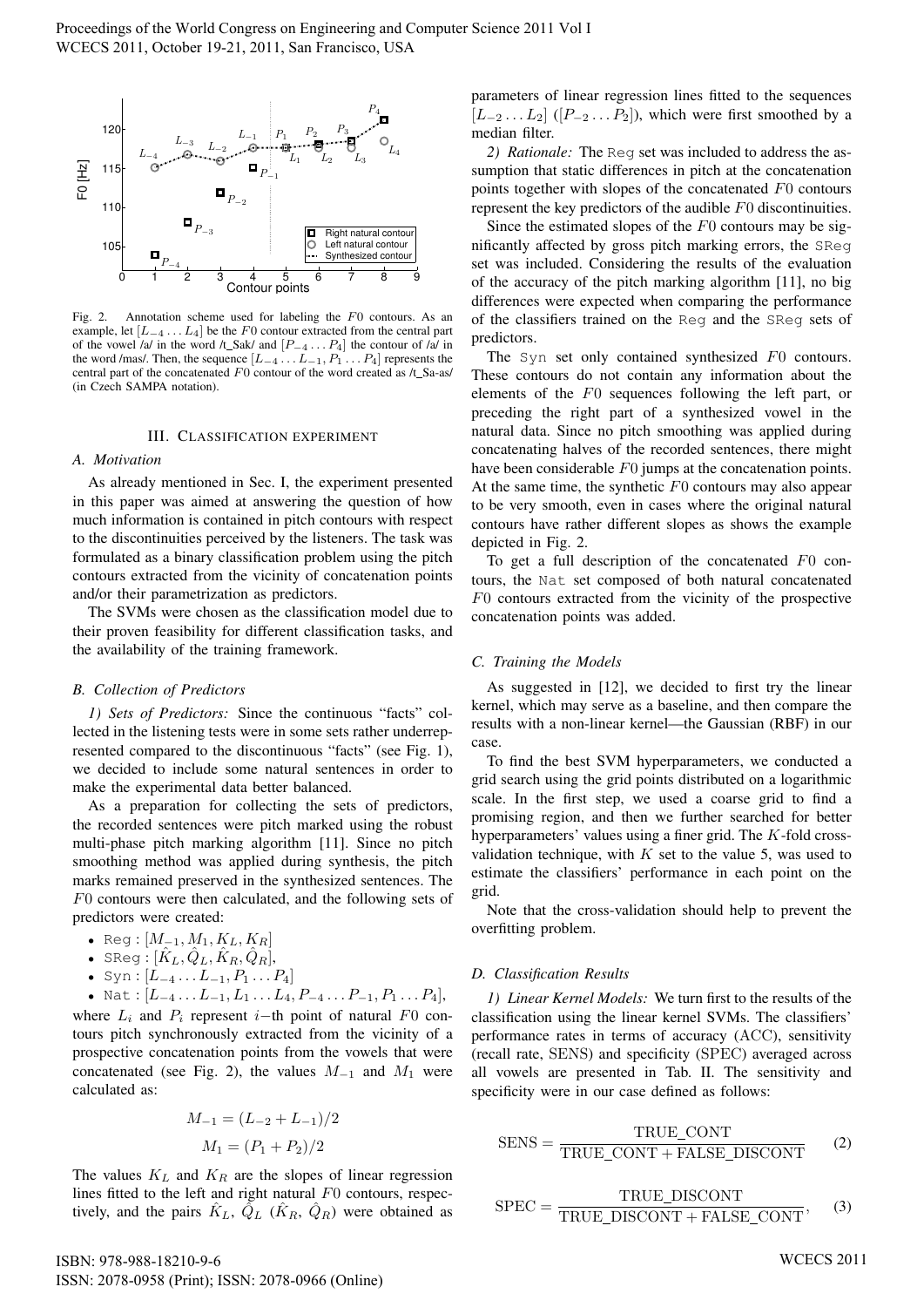Proceedings of the World Congress on Engineering and Computer Science 2011 Vol I WCECS 2011, October 19-21, 2011, San Francisco, USA

| TABLE II                                                  |
|-----------------------------------------------------------|
| CLASSIFICATION RESULTS—LINEAR KERNEL SVMS (AVERAGE ACROSS |
| ALL VOWELS)                                               |

|                   | Male      |             |             | <b>Female</b> |             |             |
|-------------------|-----------|-------------|-------------|---------------|-------------|-------------|
| <b>Predictors</b> | $\rm ACC$ | <b>SENS</b> | <b>SPEC</b> | ACC           | <b>SENS</b> | <b>SPEC</b> |
| Syn               | 0.74      | 0.73        | 0.71        | 0.62          | 0.35        | 0.84        |
| <b>Nat</b>        | 0.79      | 0.87        | 0.68        | 0.72          | 0.76        | 0.69        |
| Reg               | 0.73      | 0.78        | 0.65        | 0.65          | 0.56        | 0.72        |
| SReg              | 0.76      | 0.83        | 0.68        | 0.66          | 0.47        | 0.82        |

TABLE III CLASSIFICATION RESULTS—GAUSSIAN KERNEL SVMS (AVERAGE ACROSS ALL VOWELS)

|                   | Male      |             |             | Female |             |             |
|-------------------|-----------|-------------|-------------|--------|-------------|-------------|
| <b>Predictors</b> | $\rm ACC$ | <b>SENS</b> | <b>SPEC</b> | ACC    | <b>SENS</b> | <b>SPEC</b> |
| Syn               | 0.89      | 0.92        | 0.86        | 0.90   | 0.87        | 0.91        |
| Nat               | 0.93      | 0.96        | 0.91        | 0.92   | 0.95        | 0.91        |
| Reg               | 0.91      | 0.93        | 0.88        | 0.92   | 0.91        | 0.93        |
| SReg              | 0.90      | 0.90        | 0.90        | 0.92   | 0.93        | 0.90        |

where TRUE\_CONT is a number of continuous "facts" classified as such, FALSE\_DISCONT is a number of discontinuous "facts" classified as continuous, TRUE DISCONT is a number of correctly classified discontinuous "facts", and FALSE CONT is a number of continuous "facts" classified as discontinuous.

These measures were calculated in order to get more insight into the performance of the classifiers as well as to address the hypothesis formulated in Sec. I. In Sec. IV, we will further discuss the obtained results.

It can be seen that the accuracy of the SVMs using linear kernel is not very high. It is, however, a promising result, taking into account the difficulty of the classification task. The classifiers performed significantly worse on the female voice data than on the male voice data. Regarding the different sets of predictors, the Nat set seems to be giving the best results. This observation may be attributed to the fact that using the whole  $F0$  contours increases the variance in the data, which may help the linear kernel SVMs to find better separation between the two classes. Contention of the most of the most of the most of most of most of most of the most of the most of the most of the most of the most of the most of the most of the most of the most of the most of the most of the most of the

*2) Gaussian Kernel Models:* Having obtained the results by the linear kernel SVMs, the question was how much we can improve by introducing the non-linear kernel. The values presented in Tab. III show that all sets of predictors lead to comparatively higher performance rates.

By contrast, no significant difference was found between the averaged results for the male and the female voice data. The Nat predictors lead to the best classification results, and the Syn set shows, comparatively to the linear kernel SVMs, the worst results. This suggests that the knowledge of the whole concatenated F0 contours is beneficial.

If we look at the variance of the classifiers' performance across different vowels (see Fig. 3), we can see that the accuracy of the classification was significantly lower for the vowel /i/, especially for the female speaker.

*3) Summary of Models' Hyperparameters:* For completeness' sake, we present in Tab. IV the values of the SVM models' hyperparameters obtained during training on the Nat set of predictors. In can be seen that the hyperparameter



Fig. 3. Comparison of the classification results across all vowels and both speakers—Nat set of predictors. The dotted black and solid gray lines show the lowest agreement scores (1) obtained from the listeners participating in the listening tests (see Sec. II) for the male and female voice, respectively.

TABLE IV HYPERPAREMETER VALUES OF THE SVM MODELS.

|                      |     | <b>Linear</b> | <b>RBF</b>  |          |  |
|----------------------|-----|---------------|-------------|----------|--|
| <b>Speaker/Vowel</b> |     | $\mathbf C$   | $\mathbf C$ | $\gamma$ |  |
|                      | /al | 0.0385        | 5.6569      | 0.0412   |  |
|                      | /el | 1.0718        | 1.7411      | 0.2679   |  |
| Male                 | /i/ | 1.6245        | 0.5743      | 0.1340   |  |
|                      | /ol | 8.0000        | 10.556      | 0.1649   |  |
|                      | /u/ | 2.6390        | 2.8284      | 0.3536   |  |
|                      | /a/ | 8.0000        | 6.0629      | 1.3195   |  |
| Female               | /el | 8.5742        | 6.9644      | 0.7579   |  |
|                      | /i/ | 2.4623        | 64.000      | 0.0292   |  |
|                      | /o/ | 24.252        | 3.2490      | 1.7411   |  |
|                      | /u  | 1.4142        | 6.4980      | 0.4061   |  |

that the models should be capable of generalization. The exception is the Gaussian kernel SVM model for the female voice vowel /i/ where it tends to overfit, which also explains the lower accuracy estimate obtained by the cross-validation.

## IV. DISCUSSION

Based on the assumption that concatenating coherent F0 contours is necessary but not sufficient condition of perceptually smooth concatenations (not applying any smoothing), and that concatenating incoherent F0 contours leads in most cases to perceptually discontinuous joins, the sensitivity was expected to be comparatively lower than specificity.

As can be seen from Tab. III, our expectation was rather not supported by the actual measurements showing that different sets of predictors lead to different results. The Nat set, for which we achieved the highest classification accuracy, shows the opposite of what we were originally expecting. If we look more closely at Fig. 3, we can see that the sensitivity and specificity rates may vary from vowel to vowel, and even inconsistently when comparing the two speakers.

This observation does not necessarily disconfirm the assumption that coherent  $F0$  contours are the necessary condition for the perceptually smooth concatenations. Since the models were trained with respect to their accuracy, of which we believe we obtained quite robust cross-validation estimates, and the specificity and sensitivity rates may to some extend vary depending on the randomization of the training data, it may suggest that there are some clusters